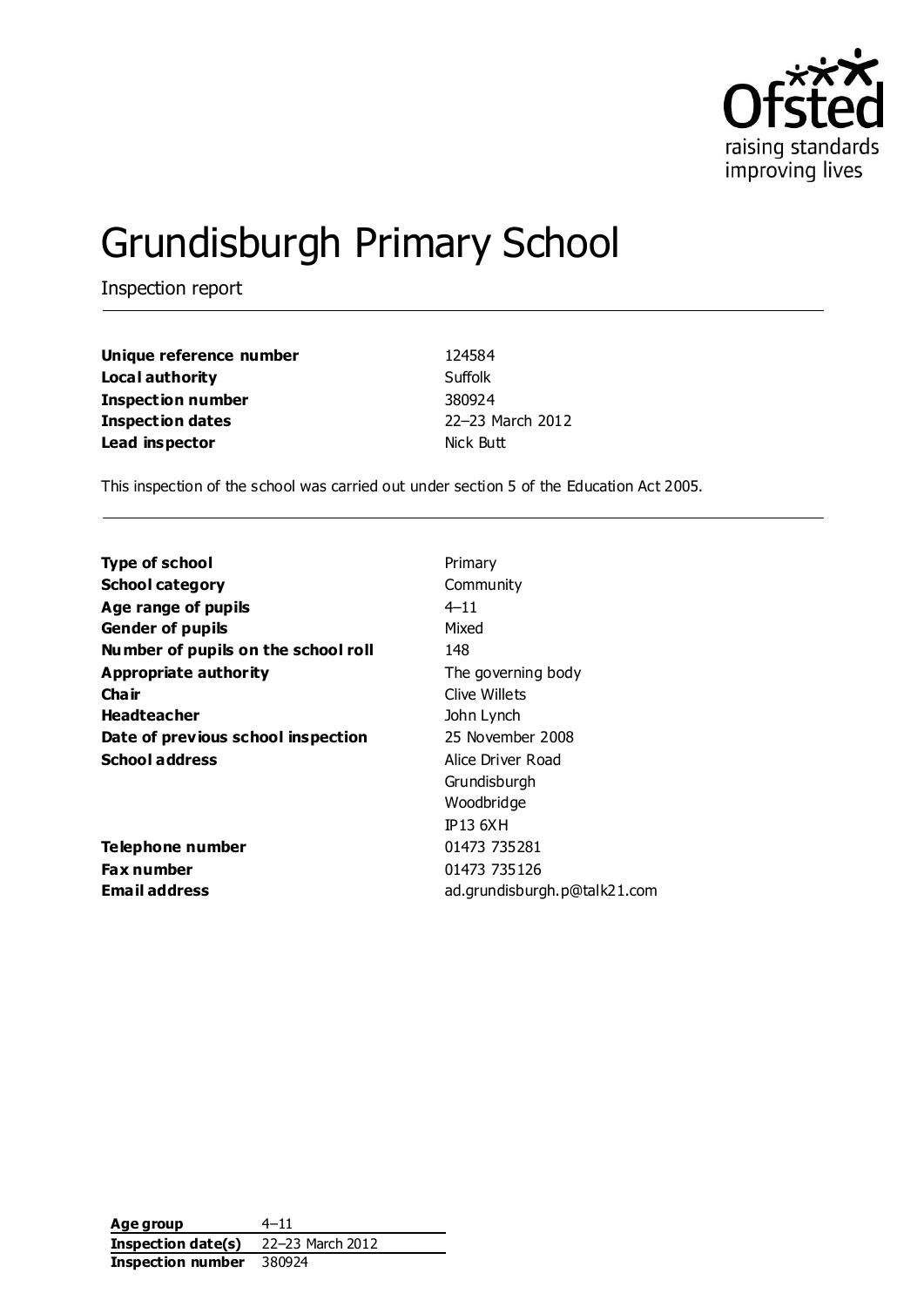

You can use Parent View to give Ofsted your opinion on your child's school. Ofsted will use the information parents and carers provide when deciding which schools to inspect and when.

You can also use Parent View to find out what other parents and carers think about schools in England. You can visit [www.parentview.ofsted.gov.uk,](http://www.parentview.ofsted.gov.uk/) or look for the link on the main Ofsted website: [www.ofsted.gov.uk](http://www.ofsted.gov.uk/)

The Office for Standards in Education, Children's Services and Skills (Ofsted) regulates and inspects to achieve excellence in the care of children and young people, and in education and skills for learners of all ages. It regulates and inspects childcare and children's social care, and inspects the Children and Family Court Advisory Support Service (Cafcass), schools, colleges, initial teacher training, work-based learning and skills training, adult and community learning, and education and training in prisons and other secure establishments. It assesses council children's services, and inspects services for looked after children, safeguarding and child protection.

Further copies of this report are obtainable from the school. Under the Education Act 2005, the school must provide a copy of this report free of charge to certain categories of people. A charge not exceeding the full cost of reproduction may be made for any other copies supplied.

If you would like a copy of this document in a different format, such as large print or Braille, please telephone 0300 123 4234, or email enquiries@ofsted.gov.uk.

You may copy all or parts of this document for non-commercial educational purposes, as long as you give details of the source and date of publication and do not alter the information in any way.

To receive regular email alerts about new publications, including survey reports and school inspection reports, please visit our website and go to 'Subscribe'.

Piccadilly Gate Store St **Manchester** M1 2WD

T: 0300 123 4234 Textphone: 0161 618 8524 E: enquiries@ofsted.gov.uk W: www.ofsted.gov.uk



© Crown copyright 2012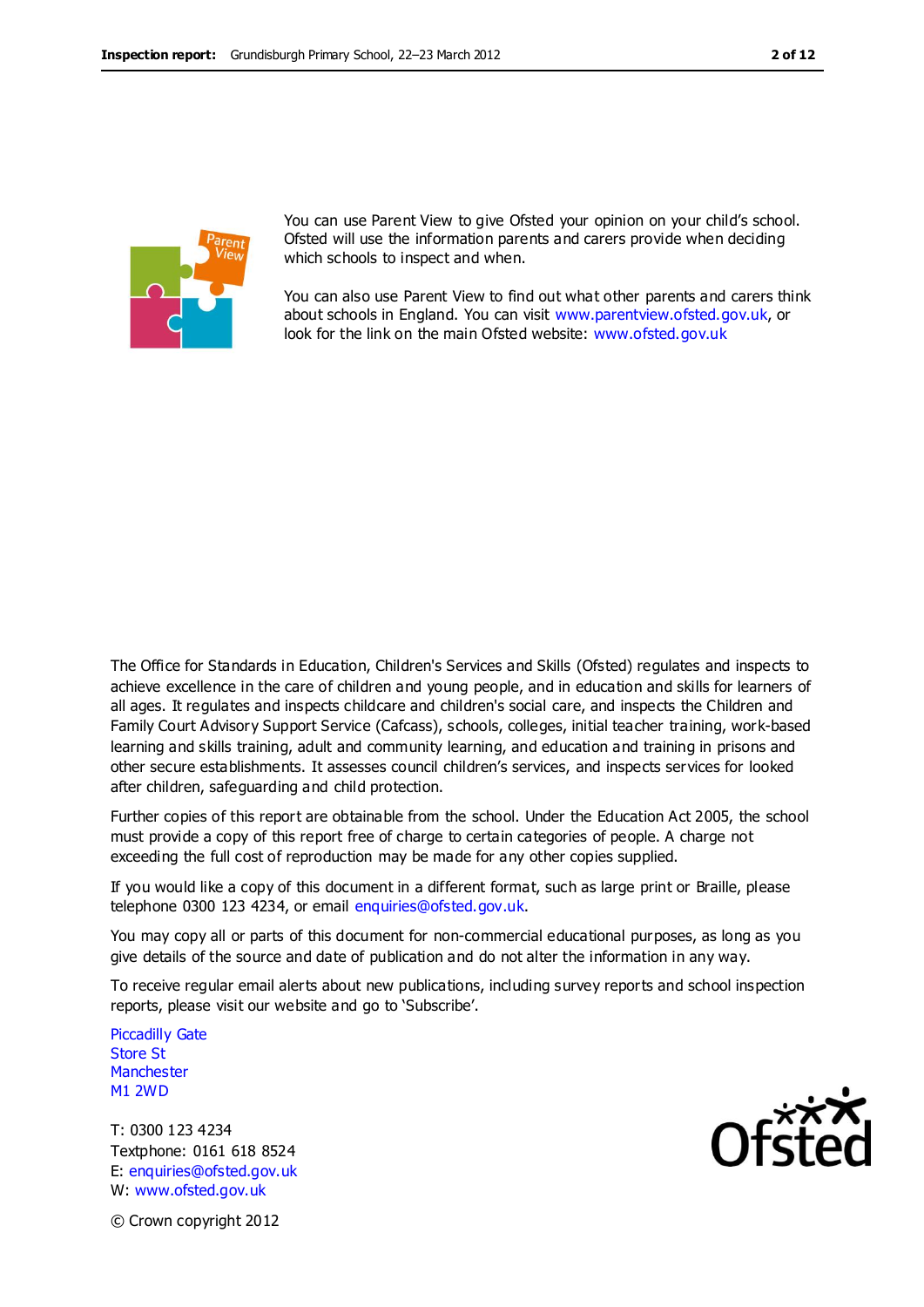# **Introduction**

Inspection team

Nick Butt **Additional inspector** 

This inspection was carried out with two days' notice. The inspector observed nine lessons taught by six teachers. Meetings were held with parents, carers and pupils, two members of the governing body and members of staff. The inspector took account of the responses to the online questionnaire (Parent View) in planning the inspection, observed the school's work, and looked at a wide range of documentation including self-evaluation documents, strategic plans and other development plans. The inspector scrutinised 74 questionnaires returned by parents and carers and those returned by staff and pupils.

# **Information about the school**

Grundisburgh is smaller than the average-sized primary school. Almost all pupils are White British. The proportion of pupils known to be eligible for free school meals is below average. The proportion of disabled pupils and those who have special educational needs is average. The school meets current government floor standards, which set the minimum expectations for attainment and progress. There are six classes, with mixed-aged groups in the Early Years Foundation Stage and Key Stage 1 and a few Year 2 pupils in the Year 3 class. The headteacher joined the school in January 2011.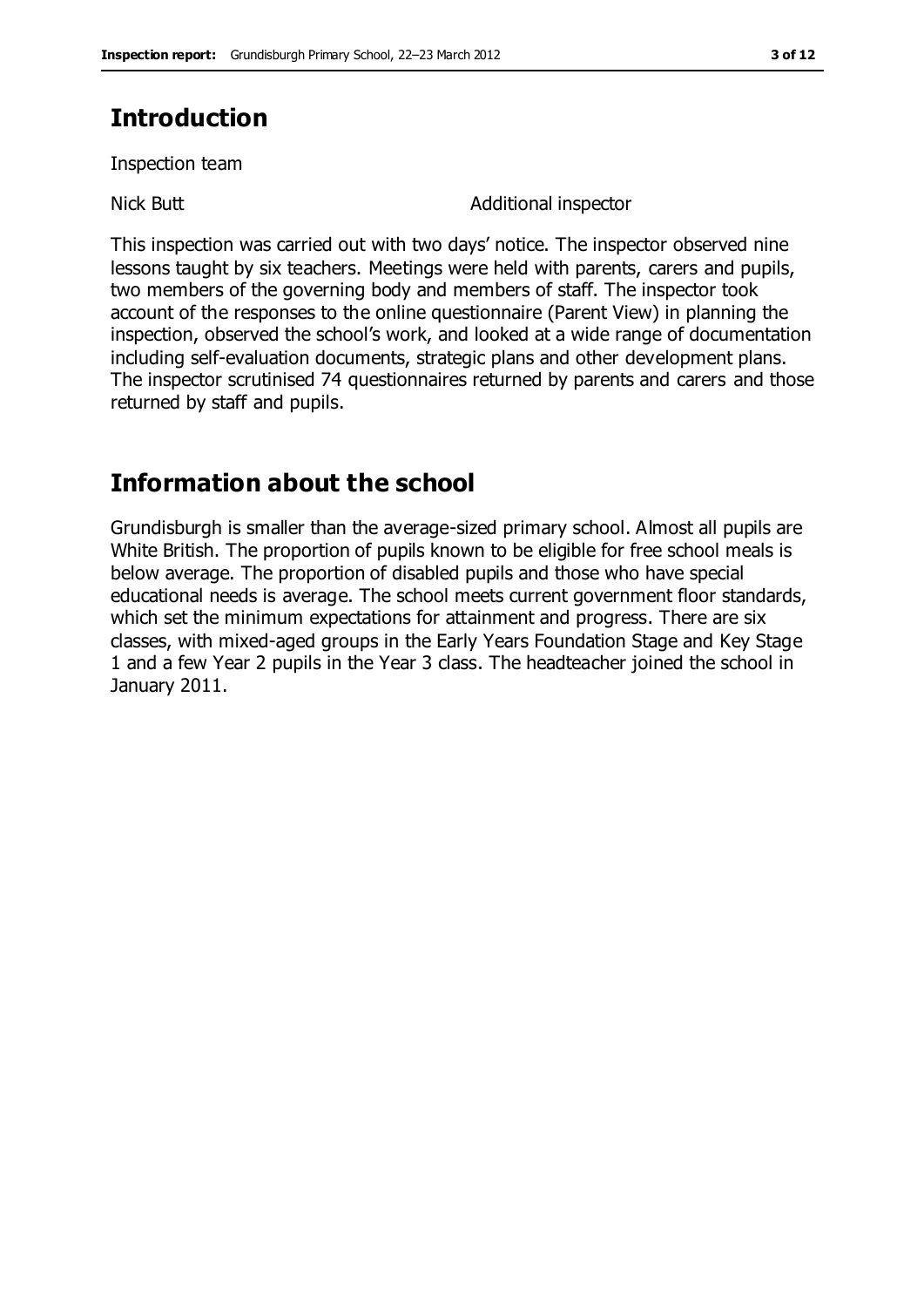## **Inspection judgements**

| <b>Overall effectiveness</b>     |  |
|----------------------------------|--|
|                                  |  |
| <b>Achievement of pupils</b>     |  |
| <b>Quality of teaching</b>       |  |
| Behaviour and safety of pupils   |  |
| <b>Leadership and management</b> |  |

## **Key findings**

- Grundisburgh is a good school. It has maintained above-average attainment since its last inspection and all pupils achieve well. All teaching is consistently good. It is not outstanding because there is not enough outstanding teaching yet. Some inconsistencies remain in the implementation of the marking policy.
- **Pupils make good progress from starting points a little below those normally** expected. Achievement is good throughout the school. The school is particularly successful in helping pupils whose circumstances may make them vulnerable to overcome barriers to learning.
- All lessons are conducted at a brisk pace and engage pupils well in learning. There is plenty of practical activity, which pupils enjoy. Lessons are wellorganised and purposeful, but do not always inspire pupils to excel. Some teachers are successfully using whole-class books as a focus for learning, but the extent to which this happens varies.
- Pupils' behaviour is outstanding both in the classroom and around the school. Pupils are extremely considerate of one another and go out of their way to help somebody in need. The older pupils look after the younger ones particularly well. A pupil said, 'Everyone's happy – we all have big smiles on our faces!'
- Leadership and management are good. The headteacher has quickly won the respect of the whole school community and built on the school's many existing strengths. He has focused on the leadership of teaching so that all teaching is now consistently good, and on management of performance. He has identified that the existing tracking system has limited usefulness as a measure of pupils' progress and is changing to one that meets the school's requirements more precisely. The governing body gives a strong strategic lead and provides a good level of challenge for senior leaders.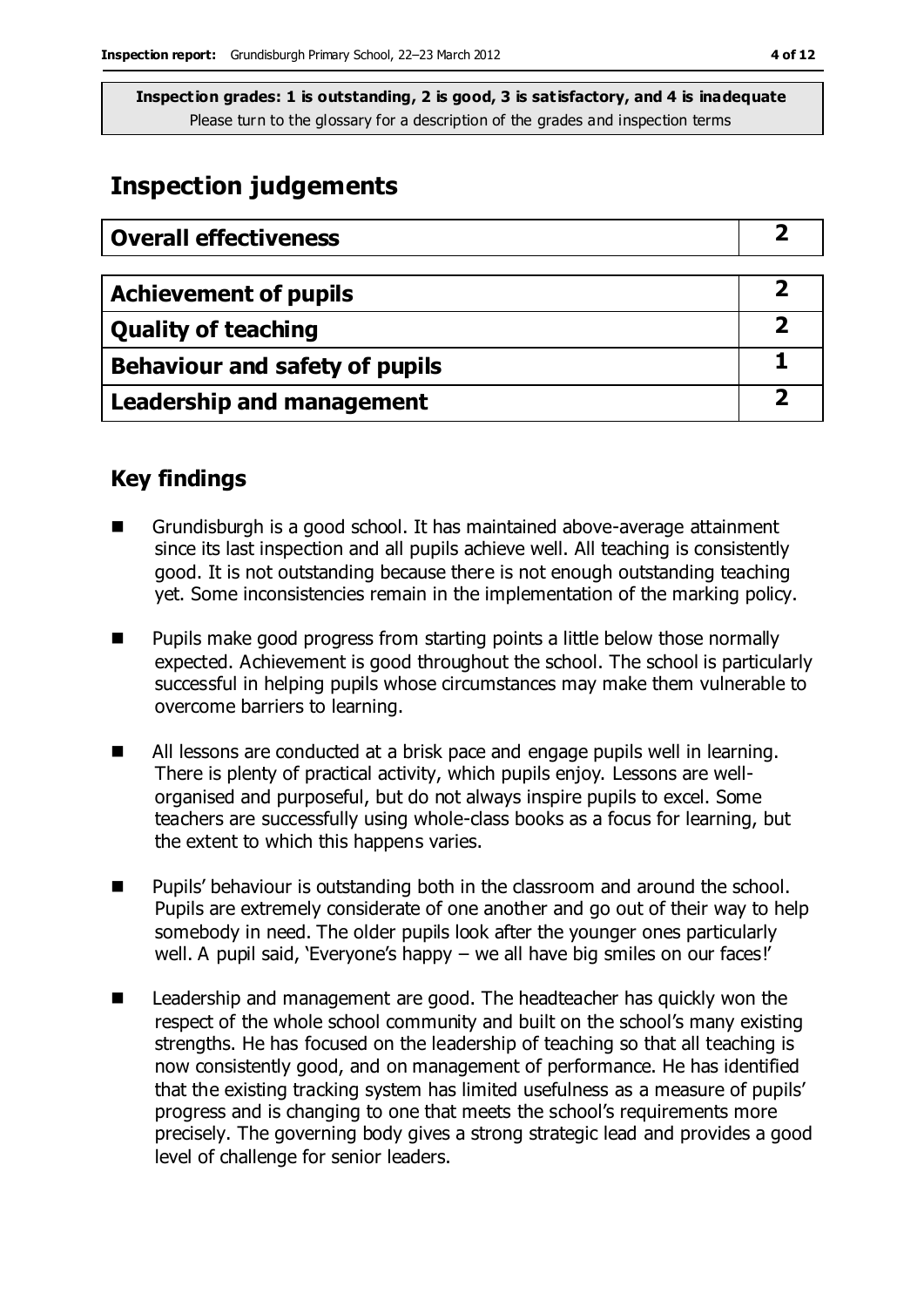## **What does the school need to do to improve further?**

- $\blacksquare$  Increase the proportion of outstanding teaching by:
	- taking every opportunity to inspire pupils to make even better progress
	- ensuring that the school's marking policy is consistently applied by all staff  $\frac{1}{1}$ so that all pupils know how to improve their work and respond to teachers' comments
	- building on the work to use whole-class books as a basis for accelerating pupils' learning.
- $\blacksquare$  Build the capacity of staff with leadership responsibilities further by:
	- using a more efficient and accessible tracking system
	- agreeing common procedures for lesson observations.

## **Main report**

#### **Achievement of pupils**

Pupils have very positive attitudes to learning and say how interesting and enjoyable they find lessons. They particularly like being actively involved, as when Year 4 pupils designed and carried out experiments to see which substances dissolve in water. They planned a fair test and predicted what they thought would happen, comparing this with the actual outcomes of their investigations. Pupils collaborate well in class and are keen to share their ideas. For example, pupils in Years 1 and 2 read out examples of complex sentences that begin with time connectives such as 'during' and 'while'.

Children achieve well in Reception because the activities promote their early reading and writing skills. For example, two boys chose to write a get-well letter to an absent friend. This year, for the first time, all children had joined the school by January and attainment is likely to be at least broadly average in most areas of learning, reflecting their good progress. This good progress continues because teaching is consistently good in every class. Attainment is above average in writing in Year 2 and well above average by the time pupils leave at the end of Year 6. Writing is particularly strong this year because of the measures the school has taken to encourage pupils to write with a purpose and for extended periods of time. Reading is taught well, so that attainment is above average by the end of Year 2 and when pupils leave in Year 6. Younger pupils have a good understanding of the sounds that letters make and older pupils enjoy reading a wide range of books. All parents and carers rightly believe that their children make good progress at Grundisburgh. Attainment in mathematics is also above average in Year 2 and 6.

Disabled pupils and those who have special educational needs make good progress because support is tailored precisely to meet their needs. Experienced teaching assistants make a valuable contribution to their good achievement. There are no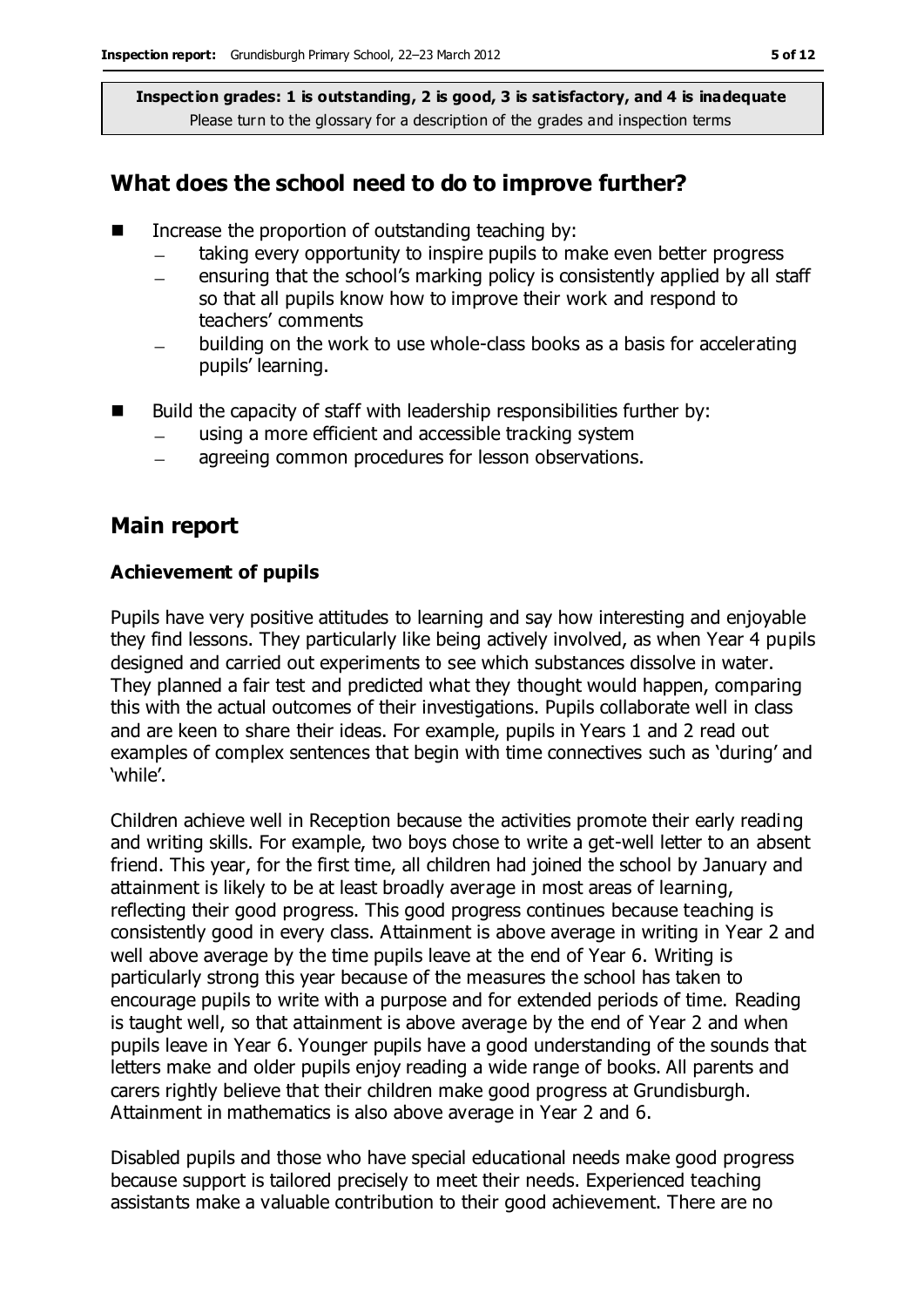gaps in attainment between different groups of pupils and all pupils nationally.

#### **Quality of teaching**

Teachers are very clear about what they want pupils to learn and are good at explaining to them the objective of the lesson; they often share with pupils the steps to success that will enable them to meet its aims. They use open-ended questioning well to make pupils think and extend their understanding. Both teachers and pupils use technology well as a tool to promote learning. For example, Year 3 pupils added hyperlinks to electronic presentations they were compiling about the Caribbean island of St Lucia. Teachers have high expectations of what pupils can do and achieve, and this leads to good quality work. For example, Year 4 pupils wrote metaphorical poems inspired by the Van Gogh painting 'Starry Night'. One pupil wrote:

'They are not sparkling silver shields from strong soldiers from the war Neither God's glittering nails holding up the night's sky'.

The planned curriculum is well designed to ensure that work challenges all pupils and meets their differing needs and abilities, including disabled pupils and those who have special educational needs. This is especially so where classes have mixed-age groups in Key Stage 1. The impact of teaching on pupils' spiritual, moral, social and cultural development is good. Pupils work hard and support one another in class, sometimes assessing each other's progress. Pupils gain a good understanding of other cultures through story-telling, art and music. A whole-school focus on teaching aspects of the Chinese New Year produced high quality work including tissue-paper lanterns, dragon arm puppets and slat-style books of Chinese writing. Pupils say, 'I'm learning new things every day' and their positive views about teaching and learning are justifiably supported by all parents and carers.

All pupils have individual curriculum targets in their books and most know what these are. Much work has been done to improve marking, and in most classes pupils receive regular guidance about how to improve their work. How this is set out varies, however, and pupils do not always have opportunities to respond to their teachers' comments. While teaching is consistently good, there is not more outstanding teaching because there are not enough lessons that really inspire pupils to do their very best as a result of imaginative approaches to learning.

#### **Behaviour and safety of pupils**

Pupils are highly adept at managing their own behaviour without prompting from adults. For example, in a drama lesson, a group of pupils encouraged the weakest member to take the lead role in explaining their sketch in order to boost his confidence. Parents and carers are extremely positive about their children's behaviour. Pupils also say that behaviour is very good. They are adamant that there is no bullying of any kind, such as cyber bullying, and say that adults are very good at dealing with any concerns they may have. School records support the view that behaviour is typically outstanding, with very few incidents that merit noting and no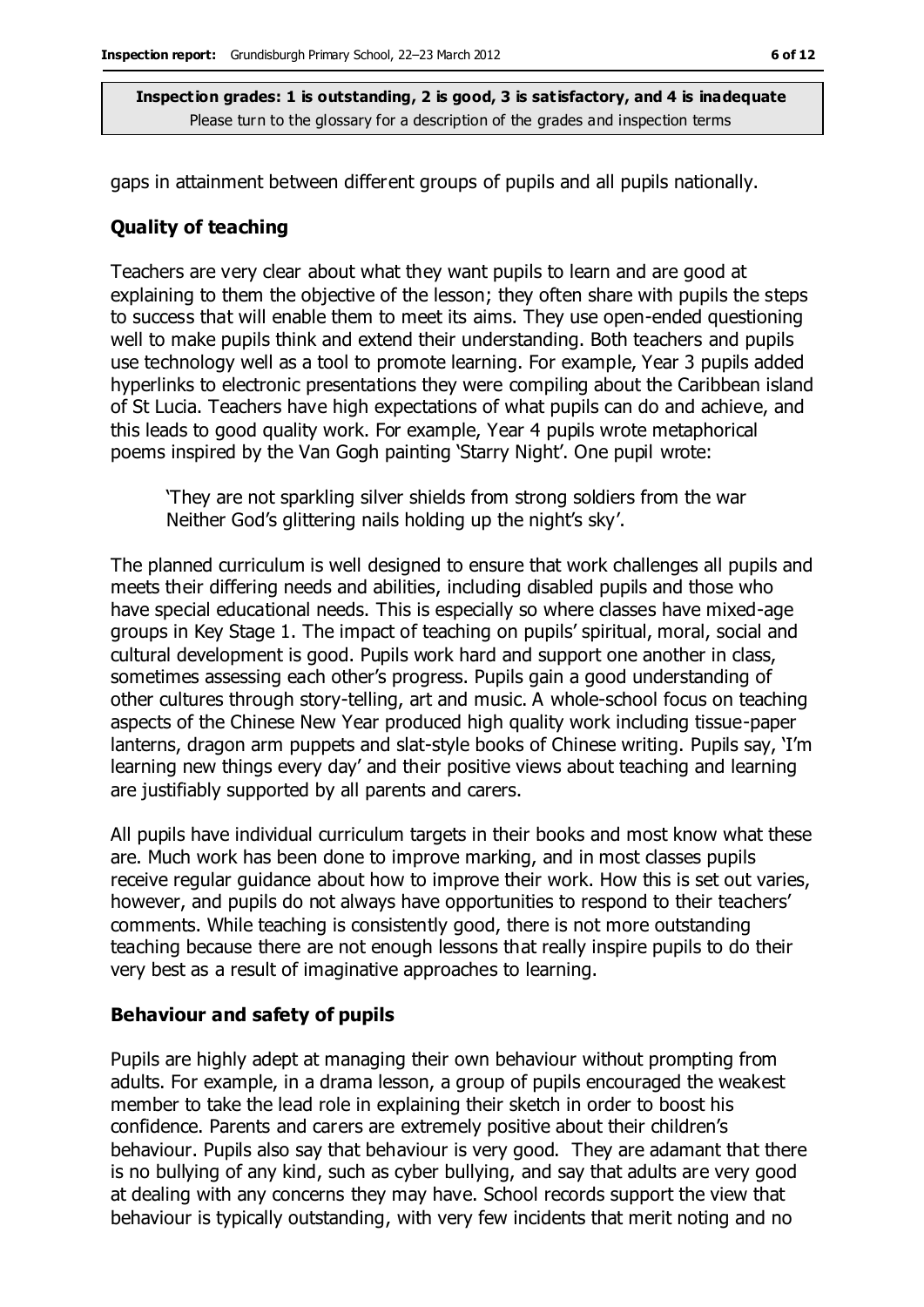racist incidents at all. Pupils are fully engaged in lessons and seize every opportunity to make the most of their schooling. For example, more than half the school takes part in the choir, and excels in performing both in school and at venues around the county. Leaders can point to examples of pupils whose circumstances made them vulnerable blossoming as a result of the kindness of their peers and the excellent pastoral care the school provides. Pupils' great enjoyment of school is reflected in their outstanding attendance.

Pupils say that they feel completely safe in school and their parents and carers all agree with them. Pupils have a very good understanding of potentially unsafe situations and what to do in an emergency. Their caring and tolerant attitudes ensure that everybody is included and work and play together in a happy and harmonious atmosphere.

#### **Leadership and management**

The headteacher has communicated his vision very well since joining the school just over a year ago. He has won the respect of parents and carers, staff, pupils and the governing body alike. He has high standards and has lost no time in developing the school's existing strengths as well as tackling areas of relative weakness. Lessonplanning is tighter as a result and marking, while not fully consistent, is more effective. Good professional development has ensured that teaching is consistently good. Approaches to lesson observation are, however, variable, so that not all staff apply the same rigour when observing teaching. Self-evaluation is accurate and leads to well-written plans for improvement. The governing body holds the headteacher to account very well and takes an active role in monitoring progress towards achieving the school's priorities on the school development plan. Leadership of the Early Years Foundation Stage is good, and staff work together well to ensure children make good progress. The school's success in maintaining above-average attainment and its good progress since the last inspection confirms its strong capacity to improve further.

While the school tracks the progress of individual pupils, and is able to gather basic information about the performance of year groups, the existing tracking system is limited in its scope and not very efficient. The headteacher has made it a priority to replace it with a system that is more accessible for staff and the governing body, and which produces a wider range of information about how different groups of pupils are performing. The curriculum provides a good range of memorable experiences for pupils. Recent whole-school projects such as 'East Feast' about growing food and a multi-cultural 'Art Week' when pupils made large hangings from around the world, were particular successes. The outdoor curriculum is well developed, with pupils having free access to woodland, wildlife areas and the school's garden. They rear their own hens and sell the eggs. The curriculum has a positive impact on pupils' spiritual, moral, social and cultural development through circle time, when they discuss moral dilemmas, and enrichment activities such as a biennial residential visit to France.

Equality of opportunity is at the heart of all the school does. Pupils are valued as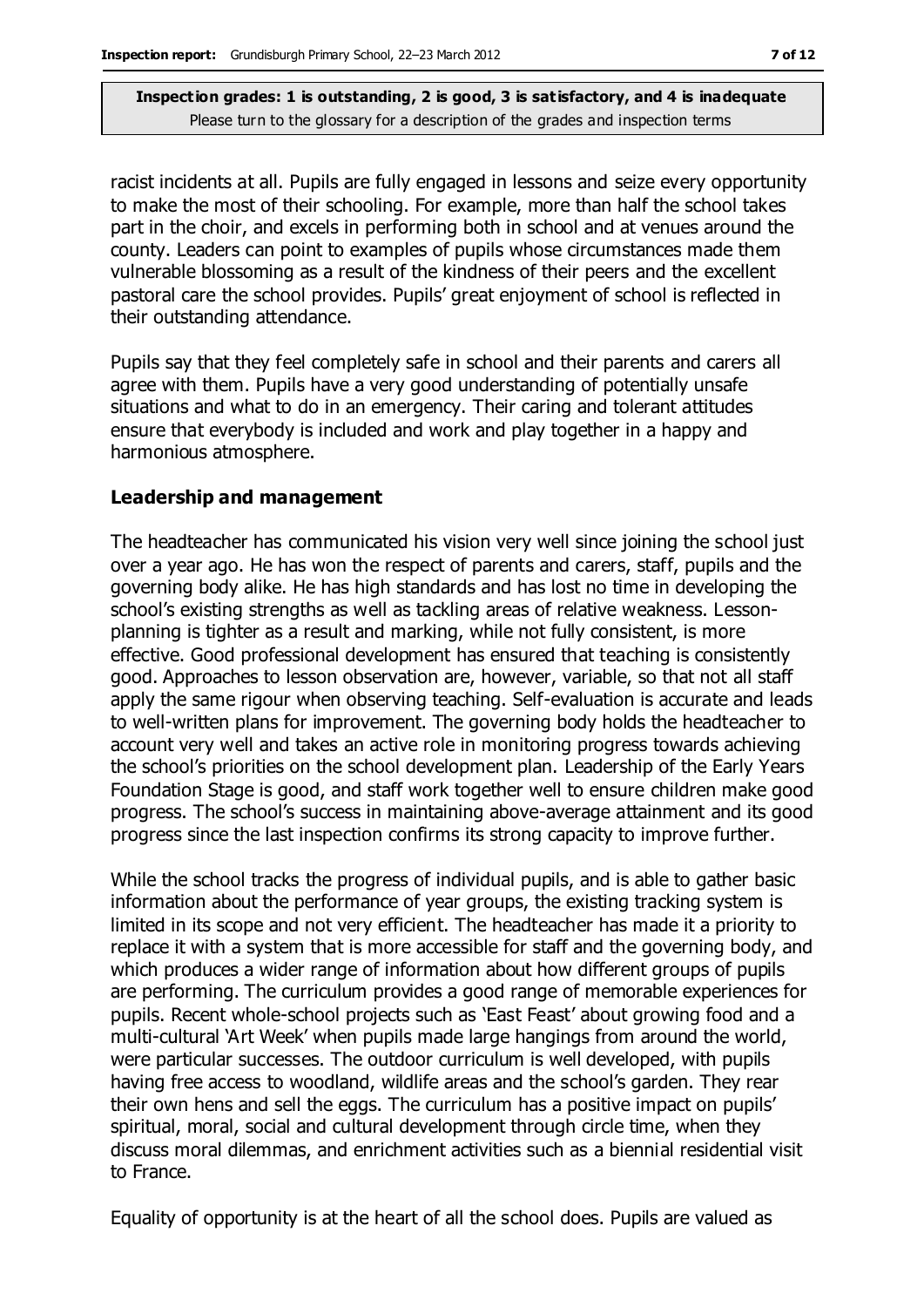individuals and every effort is made to help them succeed academically and socially. Discrimination is robustly tackled. Safeguarding arrangements are of a high quality, with meticulous records kept and everybody trained up to date. Parents and carers are great ambassadors for the school, with extremely positive views about all its work. A typical comment that summed up the school was, 'Children leave Grundisburgh with more than a great education; a sense of pride, self confidence; a sense of belonging and happy childhood memories'.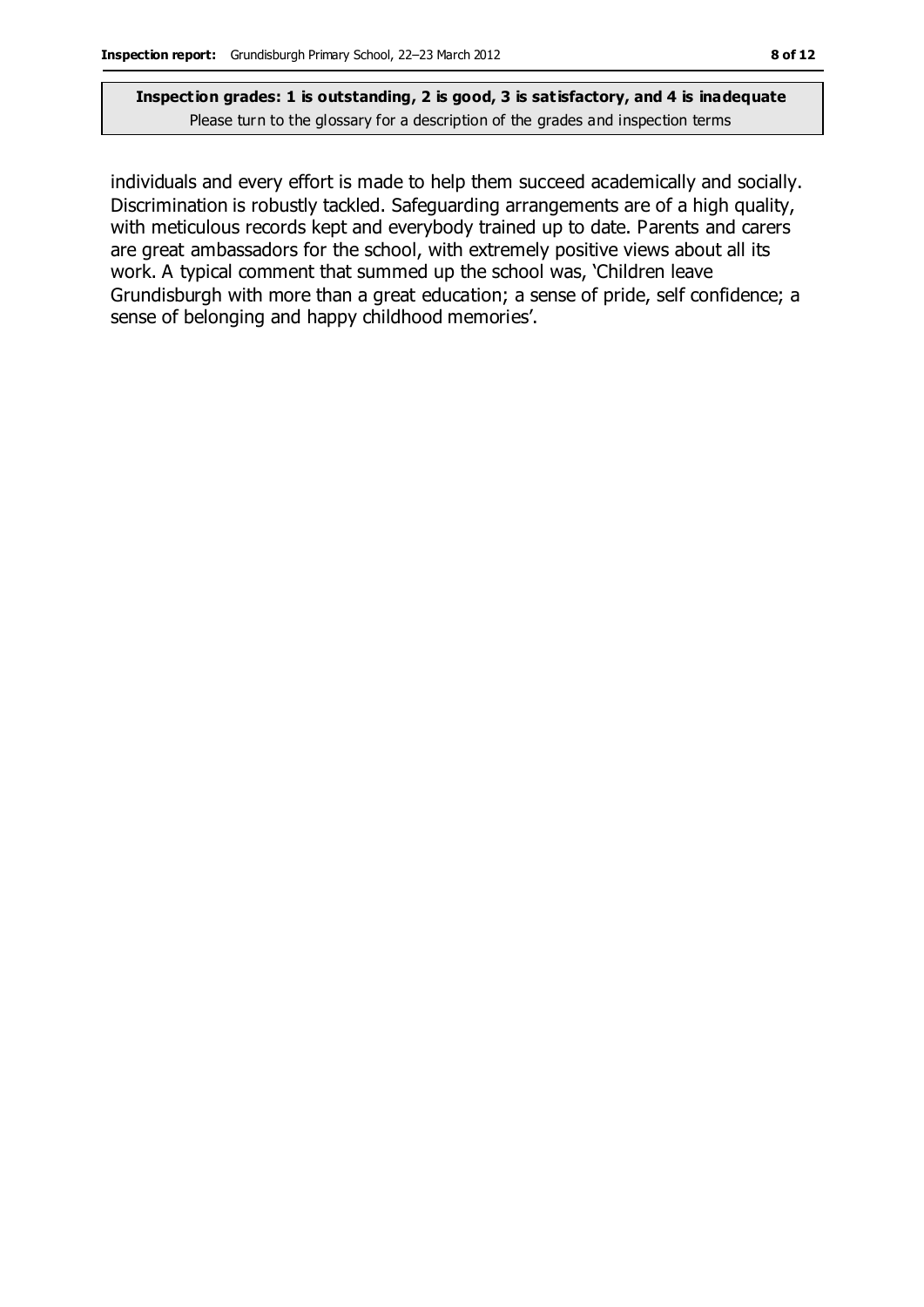# **Glossary**

## **What inspection judgements mean**

| Grade   | <b>Judgement</b> | <b>Description</b>                                                                                                                                                                                                               |
|---------|------------------|----------------------------------------------------------------------------------------------------------------------------------------------------------------------------------------------------------------------------------|
| Grade 1 | Outstanding      | These features are highly effective. An outstanding<br>school provides exceptionally well for all its pupils' needs.                                                                                                             |
| Grade 2 | Good             | These are very positive features of a school. A school<br>that is good is serving its pupils well.                                                                                                                               |
| Grade 3 | Satisfactory     | These features are of reasonable quality. A satisfactory<br>school is providing adequately for its pupils.                                                                                                                       |
| Grade 4 | Inadequate       | These features are not of an acceptable standard. An<br>inadequate school needs to make significant<br>improvement in order to meet the needs of its pupils.<br>Ofsted inspectors will make further visits until it<br>improves. |

### **Overall effectiveness of schools**

|                         | Overall effectiveness judgement (percentage of schools) |      |                     |                   |
|-------------------------|---------------------------------------------------------|------|---------------------|-------------------|
| <b>Type of school</b>   | <b>Outstanding</b>                                      | Good | <b>Satisfactory</b> | <b>Inadequate</b> |
| Nursery schools         | 46                                                      | 46   |                     |                   |
| Primary schools         |                                                         | 47   | 40                  |                   |
| Secondary<br>schools    | 14                                                      | 38   | 40                  |                   |
| Special schools         | 28                                                      | 48   | 20                  |                   |
| Pupil referral<br>units | 15                                                      | 50   | 29                  |                   |
| All schools             |                                                         | 46   | 38                  |                   |

New school inspection arrangements have been introduced from 1 January 2012. This means that inspectors make judgements that were not made previously.

The data in the table above are for the period 1 September 2010 to 31 August 2011 and represent judgements that were made under the school inspection arrangements that were introduced on 1 September 2009. These data are consistent with the latest published official statistics about maintained school inspection outcomes (see [www.ofsted.gov.uk\)](http://www.ofsted.gov.uk/).

The sample of schools inspected during 2010/11 was not representative of all schools nationally, as weaker schools are inspected more frequently than good or outstanding schools.

Primary schools include primary academy converters. Secondary schools include secondary academy converters, sponsor-led academies and city technology colleges. Special schools include special academy converters and non-maintained special schools.

Percentages are rounded and do not always add exactly to 100.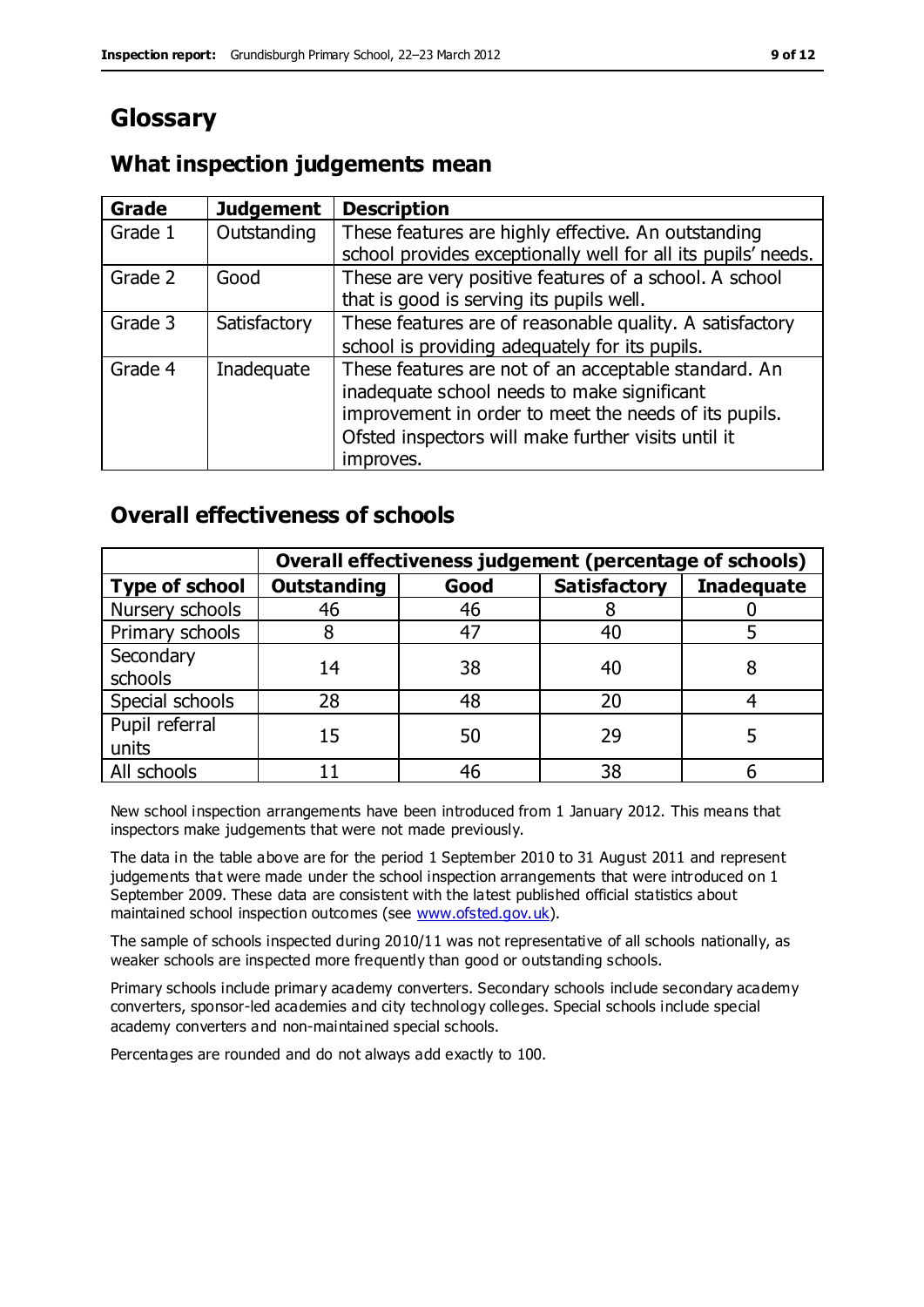# **Common terminology used by inspectors**

| Achievement:                  | the progress and success of a pupil in their<br>learning and development taking account of their<br>attainment.                                                                                                        |
|-------------------------------|------------------------------------------------------------------------------------------------------------------------------------------------------------------------------------------------------------------------|
| Attainment:                   | the standard of the pupils' work shown by test and<br>examination results and in lessons.                                                                                                                              |
| Attendance                    | the regular attendance of pupils at school and in<br>lessons, taking into account the school's efforts to<br>encourage good attendance.                                                                                |
| Behaviour                     | how well pupils behave in lessons, with emphasis<br>on their attitude to learning. Pupils' punctuality to<br>lessons and their conduct around the school.                                                              |
| Capacity to improve:          | the proven ability of the school to continue<br>improving based on its self-evaluation and what<br>the school has accomplished so far and on the<br>quality of its systems to maintain improvement.                    |
| Leadership and management:    | the contribution of all the staff with responsibilities,<br>not just the governors and headteacher, to<br>identifying priorities, directing and motivating staff<br>and running the school.                            |
| Learning:                     | how well pupils acquire knowledge, develop their<br>understanding, learn and practise skills and are<br>developing their competence as learners.                                                                       |
| <b>Overall effectiveness:</b> | inspectors form a judgement on a school's overall<br>effectiveness based on the findings from their<br>inspection of the school.                                                                                       |
| Progress:                     | the rate at which pupils are learning in lessons and<br>over longer periods of time. It is often measured<br>by comparing the pupils' attainment at the end of a<br>key stage with their attainment when they started. |
| Safety                        | how safe pupils are in school, including in lessons;<br>and their understanding of risks. Pupils' freedom<br>from bullying and harassment. How well the school<br>promotes safety, for example e-learning.             |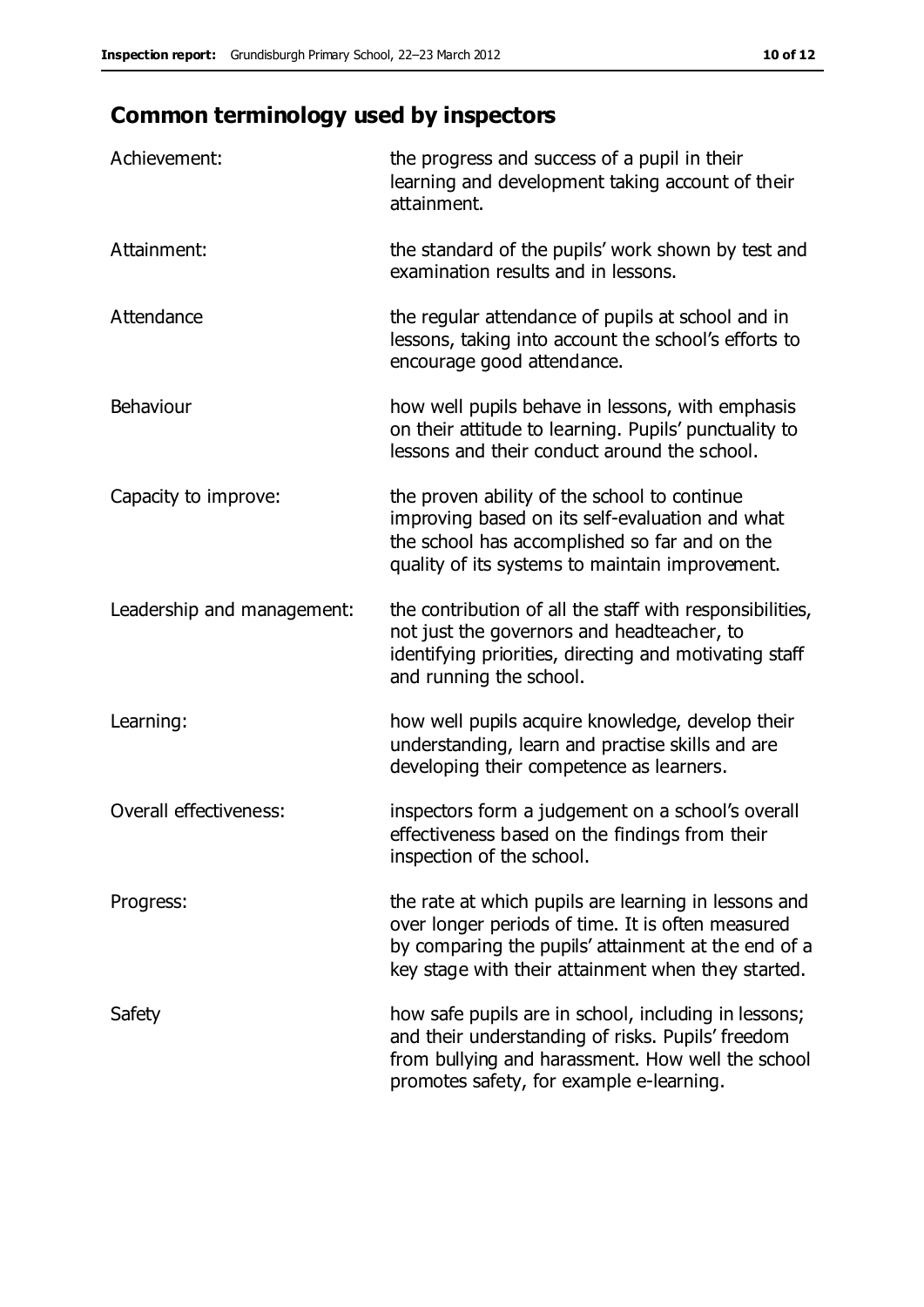#### **This letter is provided for the school, parents and carers to share with their children. It describes Ofsted's main findings from the inspection of their school.**



26 March 2012

Dear Pupils

#### **Inspection of Grundisburgh Primary School, Woodbridge, IP13 6XH**

Thank you for making me so welcome when I visited your school recently and for sharing your views with me both in person and through filling in the questionnaire. I particularly enjoyed watching the choir perform. I agree with you that Grundisburgh is a good school. Here are some of its strengths.

- You make good progress in your work and do better than most pupils nationally.
- Your behaviour is outstanding and you look after one another very well.
- You have an excellent attendance record.
- The teaching is always good and teachers make lessons enjoyable and interesting.
- There are exciting projects for you to enjoy such as 'East Feast' and 'Art Week'.
- The school is led and managed well by the headteacher, senior leaders and the governing body.

For your school to become even better I have asked leaders and teachers to:

- make learning even more exciting for you
- use marking consistently to show you how to improve your work
- make more use of whole-class books to develop your learning
- $\blacksquare$  install a new system to track how well you are doing
- **EXECUTE:** agree how they are going to check the quality of lessons.

You all can help by continuing to do your best and responding to your teacher's comments in your books.

My best wishes for the future.

Yours sincerely

Nick Butt Lead inspector